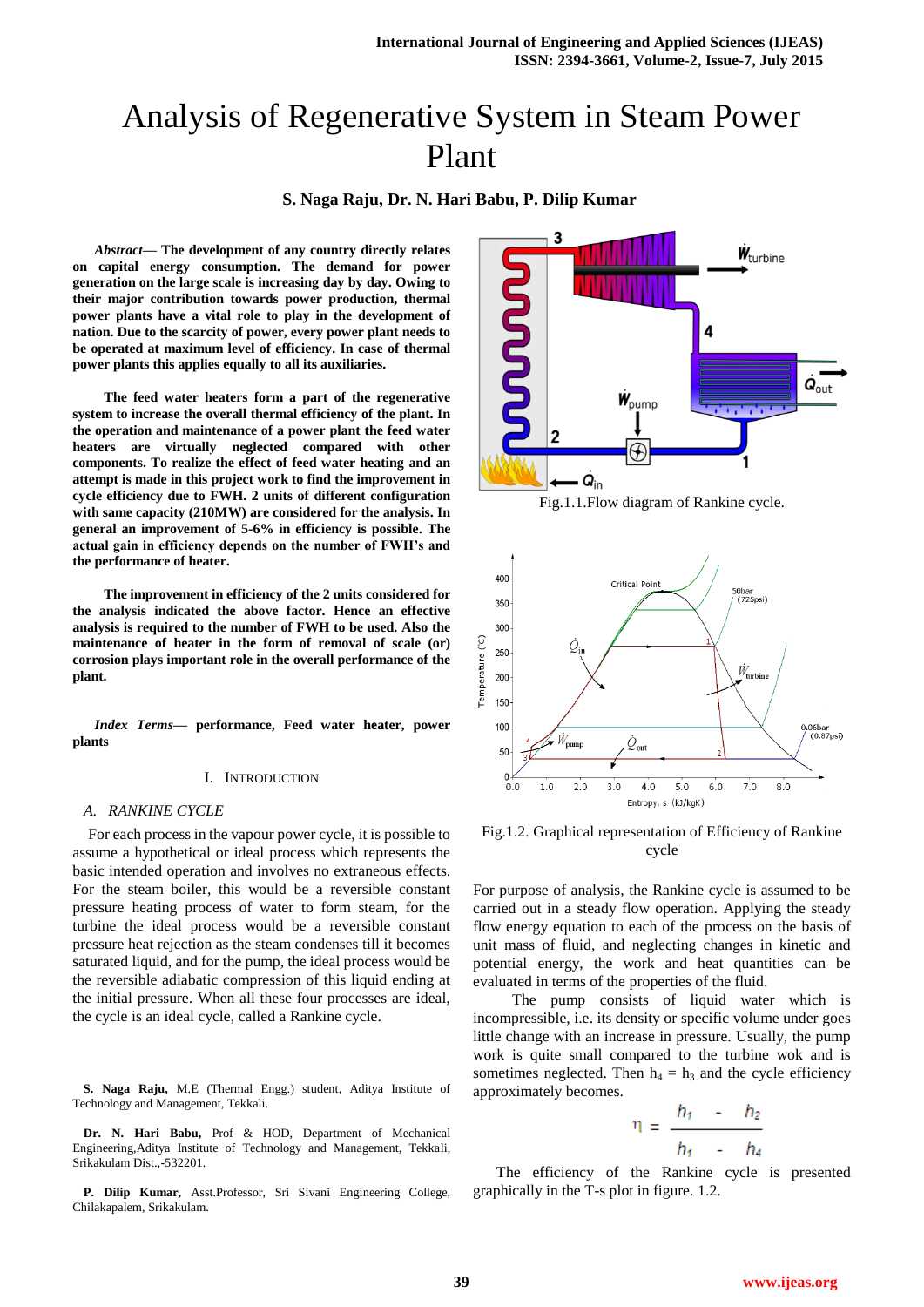#### *B. REGENERATIVE CYCLE:*

In the regenerative cycle the dry saturated steam from the boiler enters the turbine at a higher temperature and then expands entropic ally to a lower temperature in the same way as that of Rankine and Carnot cycle. Now the condensate from condenser is pumped back and circulated around the casing, in the direction opposite to the steam flow in turbine. The steam is thus heated before entering into the boiler. Such a system of heating is known as regenerative heating, as the steam is used to heat the steam itself.

The ideal regenerative cycle has efficiency equal to that efficiency of Carnot cycle with the same heat supply and heat rejection temperatures. It is impossible to achieve the cycle, in actual practice due to not possible to affect the necessary heat transfer from the steam in the turbine to the liquid feed water and moisture content of the steam leaving the turbine is considerably increased as a result of the heat transfer.

In order to increase the mean temperature of heat addition  $(T<sub>m1</sub>)$ , attention was so far confined to increasing the amount of heat supplied at high temperatures, such as increasing superheat, using temperature of steam, and using reheat. The mean temperature of heat addition can also be increased by decreasing the amount of heat added at low temperatures. In a saturated steam Rankine cycle shown in figure 1.3. Considerable part of the total heat supplied is in the liquid phase when heating up water from 4 to 4' at a temperature lower than  $T_1$ , the maximum temperature of the cycle.

 For maximum efficiency, all heat should be supplied at  $T_1$  and feed water should enter the boiler at state 4'. This may be accomplished in what is known as an ideal regenerative cycle.



Fig.1.3. Ideal regenerative cycle on T-s plot

The unique feature of the ideal regenerative cycle is that the condensate, after leaving the pump circulates around the turbine casing counter flow to the direction of vapour flow in the turbine. Thus it is possible to transfer heat from the vapour as it flows through the turbine to the liquid flowing around the turbine. It may be assumed that this is a reversible heat transfer, i.e. at each point the temperature of the vapour is only infinitesimally higher than the temperature of the liquid. The process 1-2' thus represents reversible expansion of steam in the turbine with reversible heat rejection for any small step in the process of heating the water.

| <b>PARAMETER</b>   | <b>PRESSUR</b><br>E   | <b>TEMPERA</b><br><b>TURE</b> | <b>ENTHALPY</b> |
|--------------------|-----------------------|-------------------------------|-----------------|
| S                  | (Kg/cm <sup>2</sup> ) | $(^0C)$                       | (KJ/Kg)         |
| <b>H.P.TURBINE</b> |                       |                               |                 |
| <b>INLET</b>       | 116                   | 538                           | 3454.87         |
| <b>OUTLET</b>      | 25.5                  | 337                           | 3095.88         |
| <b>I.P.TURBINE</b> |                       |                               |                 |
| <b>INLET</b>       | 22.27                 | 536                           | 3545.68         |
| <b>OUTLET</b>      | 1.2848                | 185                           | 2844.22         |
| <b>L.P.TURBINE</b> |                       |                               |                 |
| <b>INLET</b>       | 1.2848                | 185                           | 2844.22         |
| <b>OUTLET</b>      | $-0.9$                | 52                            | 2595.82         |

Table.1.1. specifications of steam turbines

The slopes of lines 1-2 and 4'-3 (fig) will be identical at every temperature and the lines will be identical in the contour. Areas 4-4'-b-a-4 and 2'-1-d-c-2' are not equally but congruous. Therefore, all the heat added from an external source  $(Q_1)$  is at the constant temperature  $T_1$ , and all the heat rejected  $(Q_2)$  is at the constant temperature  $T_2$  both being reversible then,

$$
Q_1 = h_1 - h_4' = T_1 (s_1 - s_4)
$$
  
\n
$$
S_4 - S_3 = s_1 - s_2
$$
  
\n
$$
Q_2 = h_2 - h_3 = T_2 (s_2 - s_3)
$$
  
\n
$$
S_4 - S_3 = s_1 - s_2
$$
  
\n
$$
S_5 - S_4 = s_2 - s_3
$$

$$
\eta = 1 - \frac{Q_2}{Q_1} = 1 - \frac{T_2}{T_1}
$$

The efficiency of the ideal regenerative cycle is thus equal to the Carnot cycle efficiency then the steady flow energy equation for the turbine

$$
H_1 - W_t - h_2 + h_4 - h_4 = 0
$$

 $W_t = (h_1 - h_2) - (h_4 - h_4)$ 

The pump work remains the same as in the Rankine cycle, i.e.

$$
W_p = h_4 - h_3
$$

The net work output of the ideal regenerative cycle is thus less, and hence its steam rate will be more, although it is more efficient, when compared with the Rankine cycle. However, the cycle is not practicable for the following reason.

#### II. CALCULATIONS

#### *A. STAGE-1 CYCLE EFFICIENCY (With Regeneration)*

Technical Data (Stage 1) : Load: 210MW Total mass of steam entering into H.P.Turbine= 636 tons/hour Total Feed water flow in the circuit= 689 tons/hour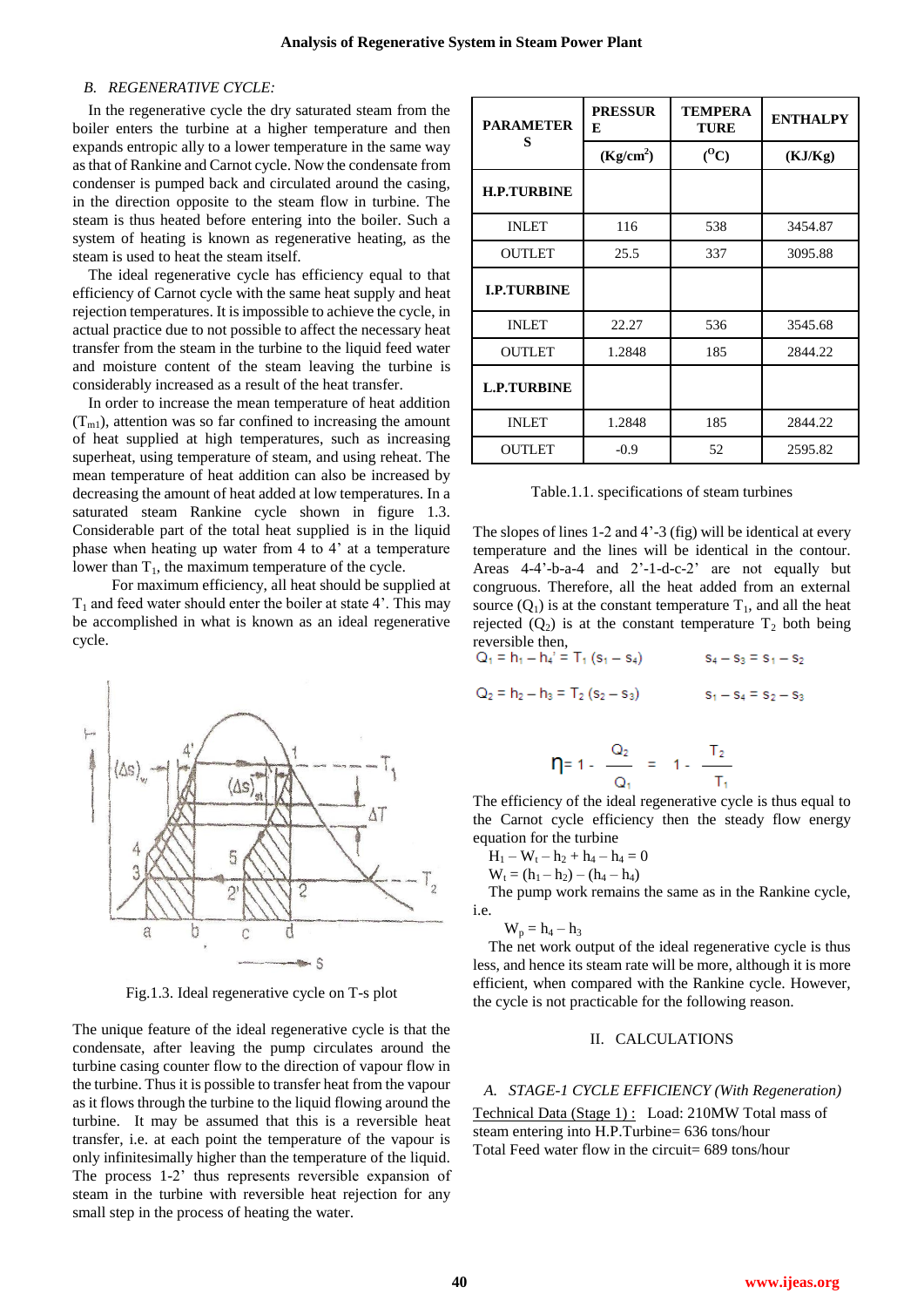

Fig.2.1.Rankine cycle with regeneration and reheating.

Let assume that equivalent amount of steam entering into the turbine

m=mass of steam at the inlet of H.P.Turbine

 $m_1$ =mass of extraction steam in H.P.H7

 $m_2$ =mass of extraction steam in H.P.H6

m3=mass of extraction steam to Deareator

m4=mass of extraction steam in H.P.H5

 $m<sub>5</sub>=$ mass of extraction steam in L.P.H4

 $m<sub>6</sub>=$ mass of extraction steam in L.P.H3

 $m_7$ =mass of extraction steam in L.P.H2

 $m_8$ =mass of extraction steam in L.P.H1

 $H_1$ =Enthalpy of steam at the inlet of H.P.Turbine

 $H<sub>2</sub>=$ Enthalpy of extraction steam in H.P.H7

 $H_3$ =Enthalpy of extraction steam in H.P.H6 & Enthalpy of extraction steam to Deareator & Enthalpy of steam at the exit of H.P.Turbine

H4=Enthalpy of steam at the inlet of I.P.Turbine

 $H<sub>5</sub>=$ Enthalpy of extraction steam for H.P.H 5

 $H_6$ =Enthalpy of extraction steam in L.P.H4

 $H_7$ =Enthalpy of extraction steam in L.P.H3

 $H_8$ =Enthalpy of extraction steam in L.P.H2 & Enthalpy of steam at the inlet of L.P.Turbine

H9=Enthalpy of extraction steam in L.P.H1

 $H_{10}$ =Enthalpy of steam at the outlet of L.P.Turbine

| <b>HEA</b>       | <b>Ouant</b> | <b>Mass</b>        | <b>Pressure</b>       | <b>Tempe</b>         | Enthal    |
|------------------|--------------|--------------------|-----------------------|----------------------|-----------|
| TERS             | ity of       | Fract              |                       | rature               | рy        |
|                  | Extrac       | ion                | (Kg/cm <sup>2</sup> ) | $\overline{({}^0C)}$ | (KJ/K)    |
|                  | tion         |                    |                       |                      | $\bf{g})$ |
|                  | steam        |                    |                       |                      |           |
|                  | (Tons/       |                    |                       |                      |           |
|                  | hr)          |                    |                       |                      |           |
| H.P.H7           | 32.447       | $m_1 = 0.0$<br>510 | 39.5                  | 382                  | 3172.54   |
| <b>H.P.H6</b>    | 47.278       | $m_2=0.0$<br>743   | 26.5                  | 325                  | 3065.32   |
| <b>H.P.H5</b>    | 17.661       | $m_4 = 0.0$<br>277 | 11.5                  | 447.3                | 3363.5    |
| <b>DEAE</b>      | 6.5          | $m_3 = 0.0$        | 22                    | 325                  | 3076.5    |
| <b>RATO</b><br>R |              | 102                |                       |                      |           |
| L.P.H4           | 25.4         | $m5=0.0$<br>40     | 9.4                   | 363.5                | 3187.9    |
| L.P.H3           | 22.53        | $m_6 = 0.0$<br>354 | $\mathbf{1}$          | 263.5                | 3001.41   |
| L.P.H2           | 26.67        | $m_7 = 0.0$<br>419 | 0.4                   | 183                  | 2845.06   |
| L.P.H1           | 8            | $m8=0.0$<br>125    | $-0.7$                | 66.8                 | 2622.12   |

Table.2.1. parameters of Heaters

## **Work done by H.P.Turbine**:

 $W_{H.P.T} = m*(H_1-H_2) + (m-m_1)*(H_2-H_3)$  $W_{\text{HPT}}$  = 1\*(3454.87-3172.54) +  $(1-0.0510)*(3172.54-3065.32)$  $W_{H.P.T} = 383.96 \text{ KJ/Kg}$ **Work done by I.P.Turbine:**  $W_{\text{LPT}} = (m-m_1-m_2-m_3)*(H_4-H_5) + (m-m_1-m_2-m_3-m_4)*(H_5-H_6)$  $+\qquad (m-m_1-m_2-m_3-m_4-m_5)_{*}(H_6-H_7)$  $(m-m_1-m_2-m_3-m_4-m_5-m_6)*(H_7-H_8)$  $W_{\text{LPT}} = (1-0.0510-0.0743-0.0102)*(3545.68-3363.5) +$ (1-0.0510-0.0743-  $0.0102$ <sup>\*</sup>(3363.5-3187.9) +  $(1-0.0510-0.0743-0.0102-0.0277+0.0401)*(3187.9-$ 3001.41) + (1-0.0510-0.0743-0.0102-0.0277-0.0401- 0.0354)\*(3001.41-2845.06)

$$
W_{\text{L.P.T}} = 594.47 \text{ KJ/Kg}
$$

## **Work done by L.P.Turbine:**

 $W_{L.P.T} = (m-m_1-m_2-m_3-m_4-m_5-m_6-m_7)*(H_8-H_9) +$  $(m-m_1-m_2-m_3-m_4-m_5-m_6-m_7-m_8)*(H_9-H_{10})$ 

## $W_{L.P.T} =$

 $(1-0.0510-0.0743-0.0102-0.0277-0.0401-0.0354-0.0419)*(2)$  $845.06 - 2622.12$ ) + (1-0.0510-0.0743-0.0102-0.0277-0.0401-0.0354-0.0419-0.0 125)\*(2622.12-2595.82) **WL.P.T = 186.07 KJ/Kg**

Total Work done by Turbine  $W_{Turbine} = W_{H.P.T} + W_{L.P.T} +$ WL.P.T =383.9+594.4+186.07

**W turbine = 1164.37 KJ/Kg**

## **Calculations for Heat Input (Qin):**

Heat Input  $Q_{in}=Q_{f3-1} + Q_{3-4}$ 

Where

 $Q_{in}$ = Total Heat Supplied

 $Q_{f3-1}$  Heat Supplied to rise the Feed Water temperature to Super Heat Condition

Q3-4= Heat Supplied during Reheating of Steam

Mass of Feed water at the inlet of Economiser  $= 1$ 

Temperature of Feed water before Economiser =  $255 \text{ °C}$ 

| Pressure of Feed water before Economiser |  |  |  | =137 Kg/cm <sup>2</sup> |
|------------------------------------------|--|--|--|-------------------------|

| <b>PARAMETERS</b>  | <b>PRESSURE</b>       | <b>TEMPERA</b><br><b>TURE</b> | <b>ENTHALPY</b> |
|--------------------|-----------------------|-------------------------------|-----------------|
|                    | (Kg/cm <sup>2</sup> ) | $(^0C)$                       | (KJ/Kg)         |
| <b>H.P.TURBINE</b> |                       |                               |                 |
| <b>INLET</b>       | 116                   | 538                           | 3454.87         |
| <b>OUTLET</b>      | 25.5                  | 337                           | 3095.88         |
| <b>I.P.TURBINE</b> |                       |                               |                 |
| <b>INLET</b>       | 22.27                 | 536                           | 3545.68         |
| <b>OUTLET</b>      | 1.2848                | 185                           | 2844.22         |
| <b>L.P.TURBINE</b> |                       |                               |                 |
| <b>INLET</b>       | 1.2848                | 185                           | 2844.22         |
| OUTLET             | $-0.9$                | 52                            | 2595.82         |

Table.2.2. Parameters of Turbines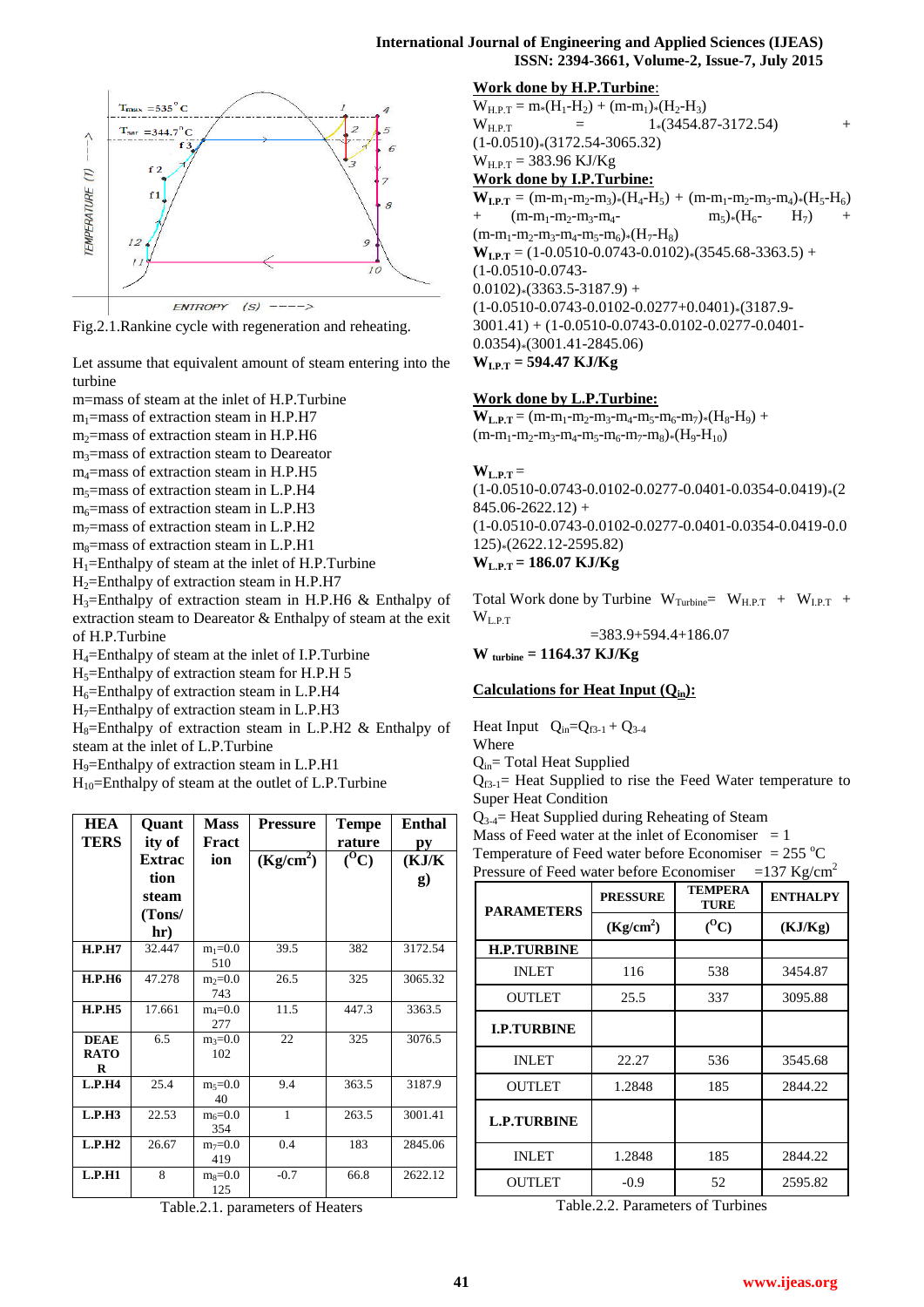Enthalpy  $=1109.89$  KJ/Kg Temperature of Steam after Super Heating  $= 538 \,^{\circ}\text{C}$ Pressure of Steam after Super Heating  $=$  116  $Kg/cm<sup>2</sup>$ Enthalpy= 3454.87 KJ/Kg  $Q_{f3-1}=m*(H_{f3}-H_1)$  $=1*(3454.87-1109.89)$ **Qf3-1= 2344.98 KJ/Kg** Mass of Steam at the inlet of Reheating  $=(1-0.052147-0.069-0.04601)$ Temperature of Steam before Reheating  $= 337 \text{ °C}$ Pressure of Steam before Reheating  $=25.5 \text{ Kg/cm}^2$ Enthalpy=3095.88 KJ/Kg Temperature of Steam after Reheating  $= 536 \,^{\circ}\text{C}$ Pressure of Steam after Reheating  $=22.27 \text{ Kg/cm}^2$ Enthalpy=3545.68 KJ/Kg  $Q_{3-4}$ = (m-m<sub>1</sub>-m<sub>2</sub>-m<sub>3</sub>)\*(H<sub>f3</sub>-H<sub>1</sub>)  $=(1-0.0510-0.0743-0.0102)*(3545.68-3095.88)$  **Q3-4= 388.17 KJ/Kg** Total heat supplied  $Q_{in}=Q_{f3-1} + Q_{3-4}$  $= 2344.98 + 388.17$ **Qin = 2733.15 KJ/Kg** Efficiency (η) =  $W_{net}/Q_{in}$  $= 1164.37/2733.15$  **η = 42.6 %** Efficiency of Cycle with Regeneration of Stage  $1 = 42.6\%$ 

*B. STAGE-1 CYCLE EFFICIENCY (Without Regeneration)*

**Technical Data (Stage 1):** Load: 210MW



Fig.2.2.Rankine cycle without regeneration and with Reheating

 $H_1$ =Enthalpy of steam at the inlet of H.P.Turbine  $H_2$ =Enthalpy of steam at the exit of H.P.Turbine

H3=Enthalpy of steam at the inlet of I.P.Turbine

 $H_4$ = Enthalpy of steam at the outlet of I.P.Turbine & Enthalpy of steam at the inlet of L.P.Turbine

 $H<sub>5</sub>=$ Enthalpy of steam at the outlet of L.P.Turbine

## **Work done by H.P.Turbine:**

 $W_{H.P.T} = m*(H_1-H_2)$  $W_{H.P.T} = 1*(3454.87-3095.88)$ **WH.P.T = 358.99KJ/Kg**

**Work done by I.P.Turbine:**  $W_{LPT} = m*(H_3-H_4)$  $W_{LPT} = 1*(3545.68-2844.22)$ **WI.P.T = 701.46 KJ/Kg**

#### **Work done by L.P.Turbine:**

 $W_{L.P.T} = m*(H_4-H_5)$ WL.P.T= 1\*(2844.22-2595.82)  $W_{L.P.T} = 248.4 \text{ KJ/Kg}$ Total Work done by Turbine  $W_{Turbine} = W_{H.P.T} + W_{L.P.T} + W_{L.P.T}$  $= 358.99 + 701.46 + 248.4$ **W turbine = 1308.85 KJ/Kg**

## **Calculations for Heat Input (Qin):**

 $Q_{in}=Q_{7-1} + Q_{2-3}$ Where  $Q_{in}$  = Total Heat Supplied  $Q_{7-1}$  Heat Supplied to rise the Feed Water temperature to Super Heat Condition  $Q_{2,3}$ = Heat Supplied during Reheating of Steam Mass of Feed water at the inlet of Economiser  $= 1$ Temperature of Feed water before Economiser =  $62^{\circ}$ C Pressure of Feed water before Economiser =  $160 \text{ Kg/cm}^2$ Enthalpy**= 272.877 KJ/Kg** Temperature of Steam after Super Heating  $= 538 \text{ °C}$ Pressure of Steam after Super Heating  $=$  116  $Kg/cm<sup>2</sup>$ 

Enthalpy= **3454.87 KJ/Kg**

 $Q_{7-1} = m*(H_{f3}-H_1)$  $=1*(3454.87-272.877)$ Q7-1= **3181.99 KJ/Kg**

Mass of Steam at the inlet of Reheating  $= 1$ Temperature of Steam before Reheating  $= 337 \,^{\circ}\text{C}$ Pressure of Steam before Reheating  $= 25.5 \text{ Kg/cm}^2$ Enthalpy = **3095.88 KJ/Kg** Temperature of Steam after Reheating  $= 536 \degree C$ Pressure of Steam after Reheating  $= 22.27 \text{ Kg/cm}^2$ Enthalpy = **3542.3 KJ/Kg**

 $Q_{2-3} = m*(H_{f3}-H_1)$  $= 1*(3545.68-3095.88)$ = **449.80 KJ/Kg**

Total heat supplied Qin = Q7-1 + Q2-3 = 3181.99+449.80

$$
Qin = 3631.79 \text{ KJ/Kg}
$$

Efficiency (η) =  $W_{net}/Q_{ins}$  $= 1308.85/3631.79$  **η = 36.03 %** Efficiency of Cycle without Regeneration of Stage  $1 = 42.6\%$ 

## III. 3D MODELING OF STEAM BOILER TUBE

Boiler assembly model created using NX 7.5 software. Drawing inputs of the model are taken from design calculations.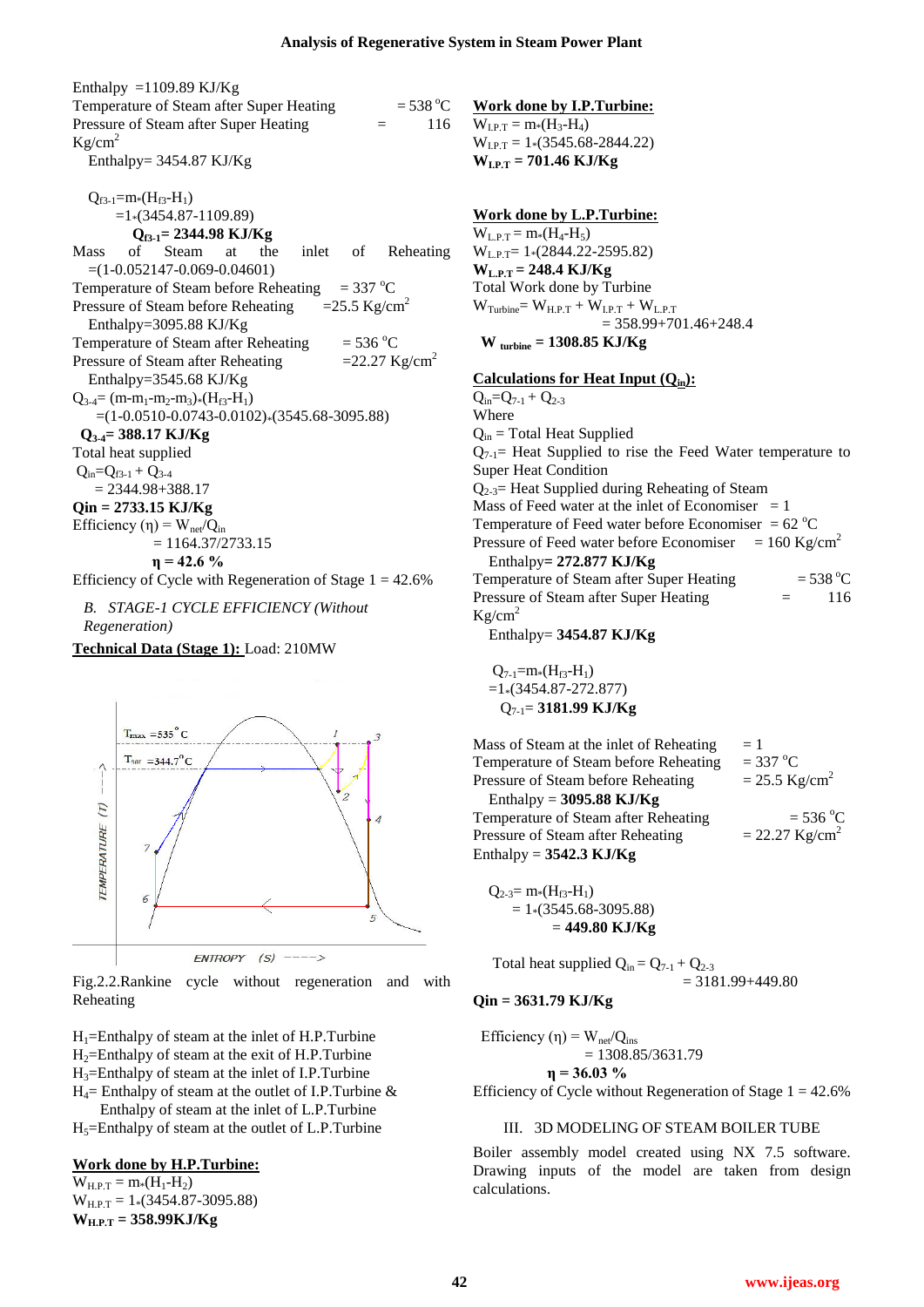## **International Journal of Engineering and Applied Sciences (IJEAS) ISSN: 2394-3661, Volume-2, Issue-7, July 2015**



Fig.3.1. 2D input of boiler



Fig.3.2. 3D model of boiler tube (Fire).



Fig.3.3. inlet and outlet of boiler details

## *A. THE MODELING PROCESS:*

The modeling process consists of fluid geometry and replicating this in the virtual environment. Mesh can be created to divide the fluid up into discrete sections. Boundary conditions must then be entered into the model to designate parameters Conventional geometries, with their characteristics and applications of fluids to be modeled or the details of any solid edges or flow inlets/outlets. The simulation is then ready to be run and when a converged solution is found. The same is analyzed to establish whether the mesh is appropriately modeling the flow conditions. Generally, some form of mesh refinement will be necessary to put in further detail around the areas of interest. In this case diameter of tube is 50mm.



Fig.3.4. Shows the Geometry of steam boiler furnace tubes

IV. RESULTS

## **CONTOUR PRESSURE:**



Fig.4.1. Contour pressure.

The maximum contour output Pressure occurred on the steam boiler furnace tube

#### **VECTOR PRESSURE:**



Fig.4.2. Vector Pressure

The maximum Vector Pressure occurred on the steam boiler furnace tube.

The observation is that the maximum pressure (49620Pa) occurred on the steam boiler furnace tube inlet areas.



Fig.4.3. Shows the maximum Contour velocity occurred on the steam boiler furnace tube